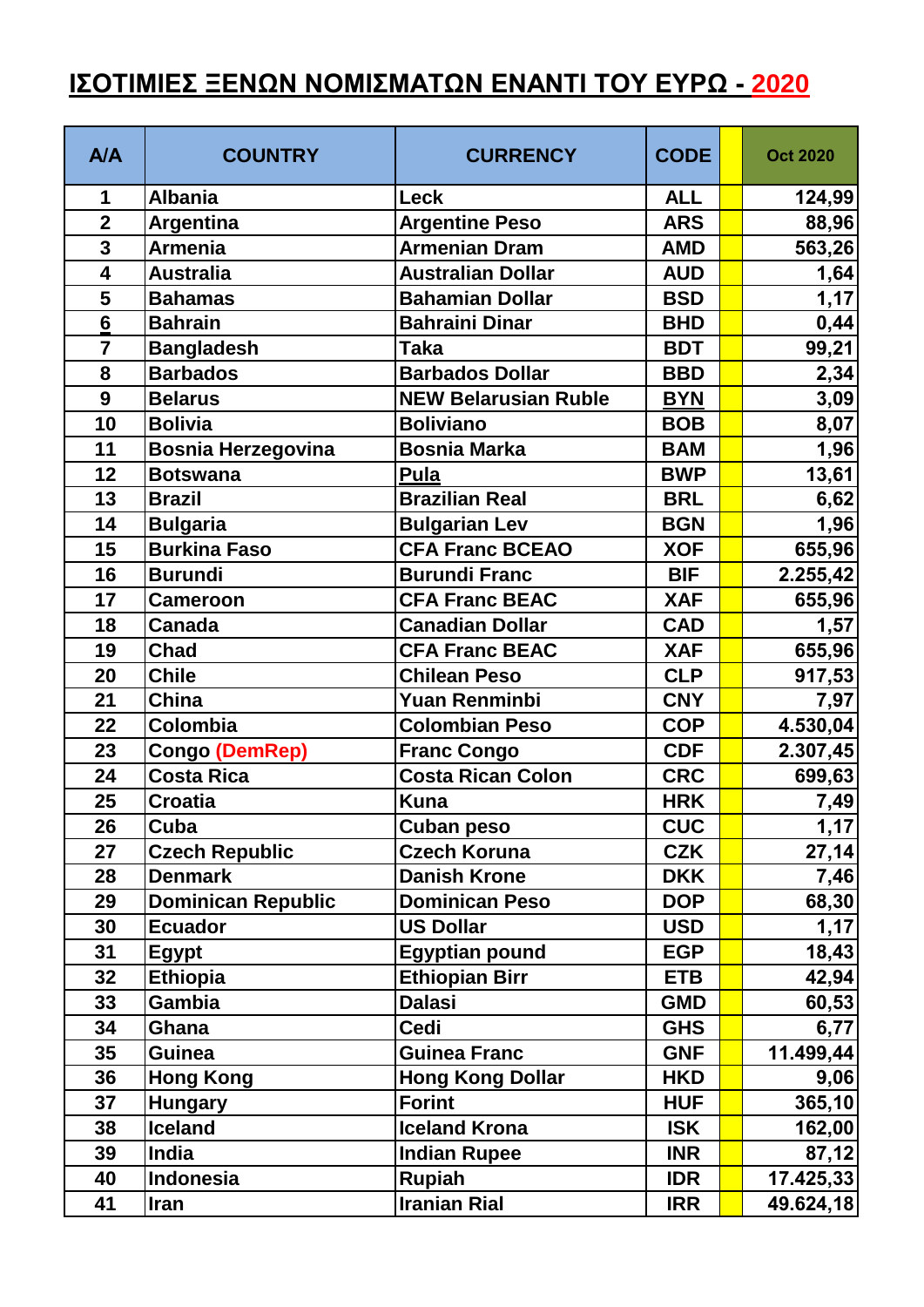| <b>A/A</b> | <b>COUNTRY</b>      | <b>CURRENCY</b>           | <b>CODE</b> | <b>Oct 2020</b> |
|------------|---------------------|---------------------------|-------------|-----------------|
| 42         | <b>Israel</b>       | <b>New Israeli Shekel</b> | <b>ILS</b>  | 4,05            |
| 43         | <b>Jamaica</b>      | Jamaican Dollar           | <b>JMD</b>  | 165,78          |
| 44         | Japan               | Japanese Yen              | <b>JPY</b>  | 123,47          |
| 45         | Jordan              | Jordanian Dinar           | <b>JOD</b>  | 0,83            |
| 46         | <b>Kazakhstan</b>   | Tenge                     | <b>KZT</b>  | 500,26          |
| 47         | Kenya               | <b>Kenyan Shilling</b>    | <b>KES</b>  | 126,84          |
| 48         | <b>Kuwait</b>       | <b>Kuwaiti Dinar</b>      | <b>KWD</b>  | 0,36            |
| 49         | Lebanon             | <b>Lebanese Pound</b>     | <b>LBP</b>  | 1.763,00        |
| 50         | Libya               | <b>Libyan Dinar</b>       | <b>LYD</b>  | 1,61            |
| 51         | <b>Madagascar</b>   | <b>Malagasy Ariary</b>    | <b>MGA</b>  | 4.581,76        |
| 52         | <b>Malawi</b>       | <b>Kwacha</b>             | <b>MWK</b>  | 876,93          |
| 53         | <b>Malaysia</b>     | <b>Malaysian Ringgit</b>  | <b>MYR</b>  | 4,86            |
| 54         | <b>Maldive Is.</b>  | <b>Rufiyaa</b>            | <b>MVR</b>  | 18,03           |
| 55         | <b>Mauritania</b>   | Ouguiya                   | <b>MRU</b>  | 44,86           |
| 56         | <b>Mauritius</b>    | <b>Maur Rupee</b>         | <b>MUR</b>  | 46,63           |
| 57         | <b>Mexico</b>       | <b>Mexican Peso</b>       | <b>MXN</b>  | 25,90           |
| 58         | <b>Moldova</b>      | <b>Moldovan Leu</b>       | <b>MDL</b>  | 19,57           |
| 59         | Mongolia            | <b>Tugrik</b>             | <b>MNT</b>  | 3.358,29        |
| 60         | <b>Morocco</b>      | <b>Moroccan Dirham</b>    | <b>MAD</b>  | 10,91           |
| 61         | <b>Mozambique</b>   | <b>Meticai</b>            | <b>MZN</b>  | 85,24           |
| 62         | <b>Namibia</b>      | <b>Namibian Dollar</b>    | <b>NAD</b>  | 19,99           |
| 63         | <b>Nepal</b>        | <b>Nepalese Rupee</b>     | <b>NPR</b>  | 138,79          |
| 64         | <b>New Zealand</b>  | <b>New Zealand Dollar</b> | <b>NZD</b>  | 1,77            |
| 65         | Nicaragua           | <b>Cordoba Oro</b>        | <b>NIO</b>  | 40,67           |
| 66         | <b>Niger Rep</b>    | <b>CFA Franc BCEAO</b>    | <b>XOF</b>  | 655,96          |
| 67         | Nigeria             | <b>Naira</b>              | <b>NGN</b>  | 450,15          |
| 68         | <b>Norway</b>       | <b>Norwegian Krone</b>    | <b>NOK</b>  | 11,08           |
| 69         | Oman                | <b>Rial Omani</b>         | <b>OMR</b>  | 0,45            |
| 70         | <b>Pakistan</b>     | <b>Pakistan Rupee</b>     | <b>PKR</b>  | 193,97          |
| 71         | Panama              | <b>Balboa</b>             | <b>PAB</b>  | 1,17            |
| 72         | Peru                | <b>Nuevo Sol</b>          | <b>PEN</b>  | 4,21            |
| 73         | <b>Philippines</b>  | <b>Philippine Peso</b>    | <b>PHP</b>  | 56,68           |
| 74         | <b>Poland</b>       | <b>Zloty</b>              | <b>PLN</b>  | 4,57            |
| 75         | Qatar               | <b>Qatari Riyal</b>       | QAR         | 4,26            |
| 76         | Romania             | <b>New Leu</b>            | <b>RON</b>  | 4,87            |
| 77         | <b>Russia</b>       | <b>Russian Ruble</b>      | <b>RUB</b>  | 93,16           |
| 78         | Rwanda              | <b>Rwanda Franc</b>       | <b>RWF</b>  | 1.149,29        |
| 79         | Saudi Arabia        | <b>Saudi Riyal</b>        | <b>SAR</b>  | 4,39            |
| 80         | <b>Senegal</b>      | <b>CFA Franc BCEAO</b>    | <b>XOF</b>  | 655,96          |
| 81         | <b>Serbia</b>       | <b>Dinar</b>              | <b>RSD</b>  | 117,93          |
| 82         | <b>Seychelles</b>   | <b>Seychelles Rupee</b>   | <b>SCR</b>  | 21,03           |
| 83         | <b>Sierra Leone</b> | Leone                     | <b>SLL</b>  | 11.655,50       |
| 84         | <b>Singapore</b>    | <b>Singapore Dollar</b>   | <b>SGD</b>  | 1,60            |
| 85         | <b>South Africa</b> | Rand                      | <b>ZAR</b>  | 19,99           |